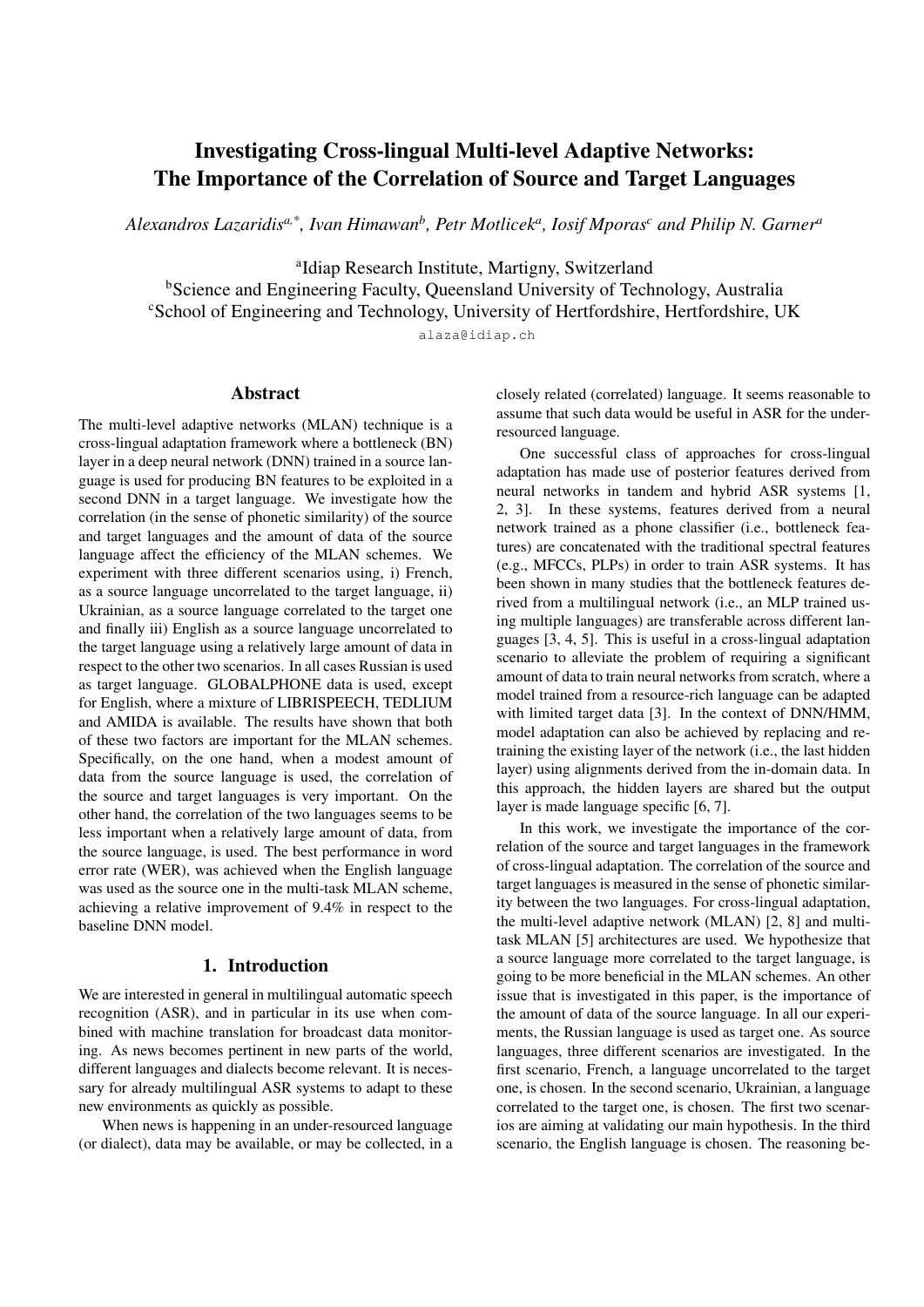

Figure 1: *The MLAN (a) and multi-task MLAN (b) schemes.*

hind the third scenario, is to be able to use relatively large amount of data, in respect to the other two scenarios, from a language uncorrelated to the target one, for investigating the importance of the amount of data over the aspect of correlation of the two languages.

The remainder of the paper is organized as follows. In Section 2, the relation to prior work is presented. The MLAN and multi-task MLAN systems are described in Section 3. The experimental setup is given in Section 4. In Section 5, the evaluation results are presented and discussed. Finally the conclusions are given in Section 6.

#### 2. Relation to prior work

The standard approach for exploiting out-of-domain (OOD) knowledge is by performing adaptation of the existing model trained with OOD data to the target domain using maximum a posteriori (MAP) [9] or maximum likelihood linear regression (MLLR) [10] in GMM/HMM frameworks. One popular approach for DNN adaptation is a transformation based method. This method is originally employed for speaker adaptation by augmenting the existing neural net with an extra input layer with a linear activation function [11]. The adaptation layer could also be inserted before the final output activation functions (i.e., softmax) [12]. This new layer can be trained to be condition specific. For example, by adapting the multilingual DNN model to the new language [13], or for adapting multi-condition network to the new acoustic condition [14, 15].

Another approach is improving the training method of the target language by exploiting resource-rich language to better initialize the nets or by sharing parameters. This regularization technique has been successfully applied in multilingual DNN training (i.e., by sequentially training target languages while swapping the output layer with each language) [13, 5]. The regularization effect may be achieved by using multitask learning, where the final layer (i.e., softmax layer used to estimate the posterior probabilities of the senones) varies between languages during training [6]. This allows hidden layers to be shared across multiple languages and used to improve the performance of other languages [1, 6].

The bottleneck (BN) features extracted from multilingual network have been shown to posses cross-lingual properties and transferable accross languages [3, 16]. The tandem features obtained by concatenating BN features derived from the OOD network and the in-domain acoustic features can be used to improve the performance of the target language in tandem GMM and hybrid systems. This domain adaptation procedure, called multi-level adaptive networks (MLAN), aims to take advantage of both regularization and feature-space approaches by exploiting the language independent bottleneck features as relevant features for discrimination in the target language [2, 8]. The extension of this method used multi-task learning in order to generate BN features has been proposed in [5]. The overall adaptation procedure consists of training two DNNs. The multi-task learning is used to train the first DNN with BN layer by exploiting OOD and in-domain data simultaneously. The BN features extracted from the first DNN are then combined with the indomain spectral features (i.e., PLP or MFCC) for training the second DNN.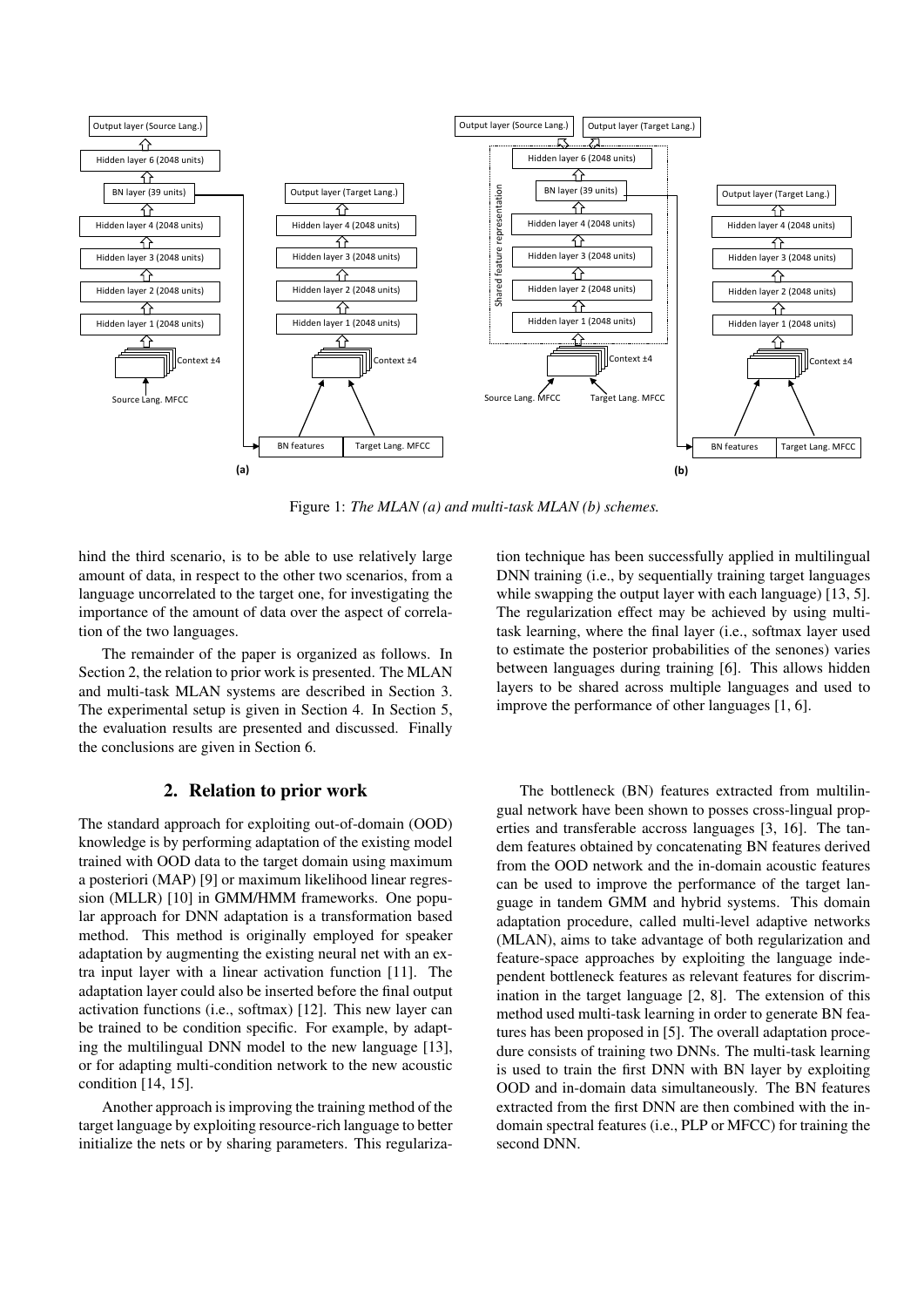# 3. MLAN and multi-task MLAN schemes

The MLAN architecture combines regularization and feature-space approaches for exploiting resource-rich languages [5]. The overall MLAN framework consists of training two DNNs. In the conventional MLAN approach, the first DNN with BN layer is trained using OOD. The extracted BN features are then combined with in-domain spectral features for training the second DNN where the indomain alignment is used. The second-level DNN training is used to discriminatively select OOD features that are important for classification. The extended version of MLAN has used multi-task training for developing the first DNN (with BN layer). In multi-task learning, the primary task is solved jointly with additional closely related tasks using shared feature representation in order to improve the generalization of the model. This is implemented by sharing the input layer of the network and effectively increases the amount of training data for each task. Figure 1 shows the MLAN and multitask MLAN architectures used for language adaptation in this study.

# 4. Experimental setup

#### 4.1. Experimental scenarios and datasets

In all our experiments, the Russian language is used as the target one. Specifically, the part of the GLOBALPHONE database [17, 18] consisting of Russian speech is used. The training set of the database, consisting of approximately 21 hours of speech, was split to 90% and 10% sets used for training and cross-validation respectively. For evaluation, the Russian test set of the GLOBALPHONE database is used, containing 1.6 hours of speech from 10 speakers.

As source languages, three different scenarios are investigated. In the first scenario, French, a language uncorrelated to the target one, was chosen. The French part of the GLOB-ALPHONE database was used for this scenario. It consists of approximately 25 hours of speech. As above, the training set of the database was split to a 90% set used for training and a 10% set used for cross-validation. As mentioned earlier, the correlation/uncorrelation of the source and target languages is measured in the sense of phonetic similarity between the two languages. In the case of French language, there is approximately a 47% overlap of phones in the phonesets of Russian and French languages.

In the second scenario, Ukrainian, a language correlated to the target one, was chosen. The Ukrainian part of the GLOBALPHONE database was used for this scenario. It consists of approximately 11.5 hours of speech. The sets were split in the same way as described above. Since the Ukrainian data of GLOBALPHONE have approximately half the size of the French data, an additional case where half the size of the French data (12.5 hours) were used as source data. This was done in order to compare the two systems with the two different source languages with the same amount of source training data. In the case of Ukrainian language, there

is a approximately a 79% overlap of phones in the phonesets of Russian and Ukrainian languages.

In the third scenario, the English language was chosen. A combination of three partial English databases was used. The LIBRISPEECH dataset contains 1000 hours of read speech recordings based on texts from Project Gutenberg [19]. The ICSIAMI corpus is obtained by combining both ICSI and AMI meeting corpus with a total of 140 hours of meeting recordings [20, 21]. The TED-LIUM dataset is derived from TED talks which contains 118 hours of TED recordings recorded from a close-talking microphones of a highquality [22]. In this case, we randomly selected 50 hours of speech from each dataset and combined them. This gives a total of 150 hours of English data. In the case of English language, there is a approximately a 45% overlap of phones in the phonesets of Russian and English languages.

#### 4.2. Acoustic modeling

The Kaldi toolkit is used to build DNN/HMM system [23]. The acoustic model is trained on 39-dimensional MFCC features, including their delta and acceleration versions without speaker adaptive training (SAT). The DNN used a 9-frame temporal context, enriched with cepstral mean normalization, employing 4 hidden layers of 2048 neurons each. In the case of the systems trained on English data, the pronunciation dictionary was built based on publicly available CMU dictionary and include vocabularies in the training text from the LIBRISPEECH, ICSIAMI and TED-LIUM datasets. In the cases of French, Ukrainian and Russian systems, the respective dictionaries and phonesets of GLOBALPHONE were used. In the cases of MLAN and multi-task MLAN, the BN layer was composed of 39 units. The state alignments for training DNN were obtained from GMM/HMM system. Since the target language is always Russian, for evaluation, the decoding is performed using a 3-gram language model developed based on GLOBALPHONE.

#### 5. Results

In Table 1, the word error rate (WER) in percentage, of the baseline DNN trained on the Russian dataset ("Baseline"), can be seen. Additionally the MLAN and multi-task MLAN results for the three cases i.e., using as source languages, French (both cases, using half and full data), Ukrainian and English are presented. Finally for reasons of comparison, the "Adaptation" cases for each of the source languages are shown in the table. In this case, the baseline DNN trained on each of the source languages, is retrained using the training set of Russian language. No "freezing" of any layer is performed in this case.

As general remarks, seen from the results in the table, all three cross-lingual adaptation schemes (in all scenarios) managed to outperform the Baseline DNN system trained on Russian data. Additionally, in each case of the different source languages, the MLAN case improves the accuracy in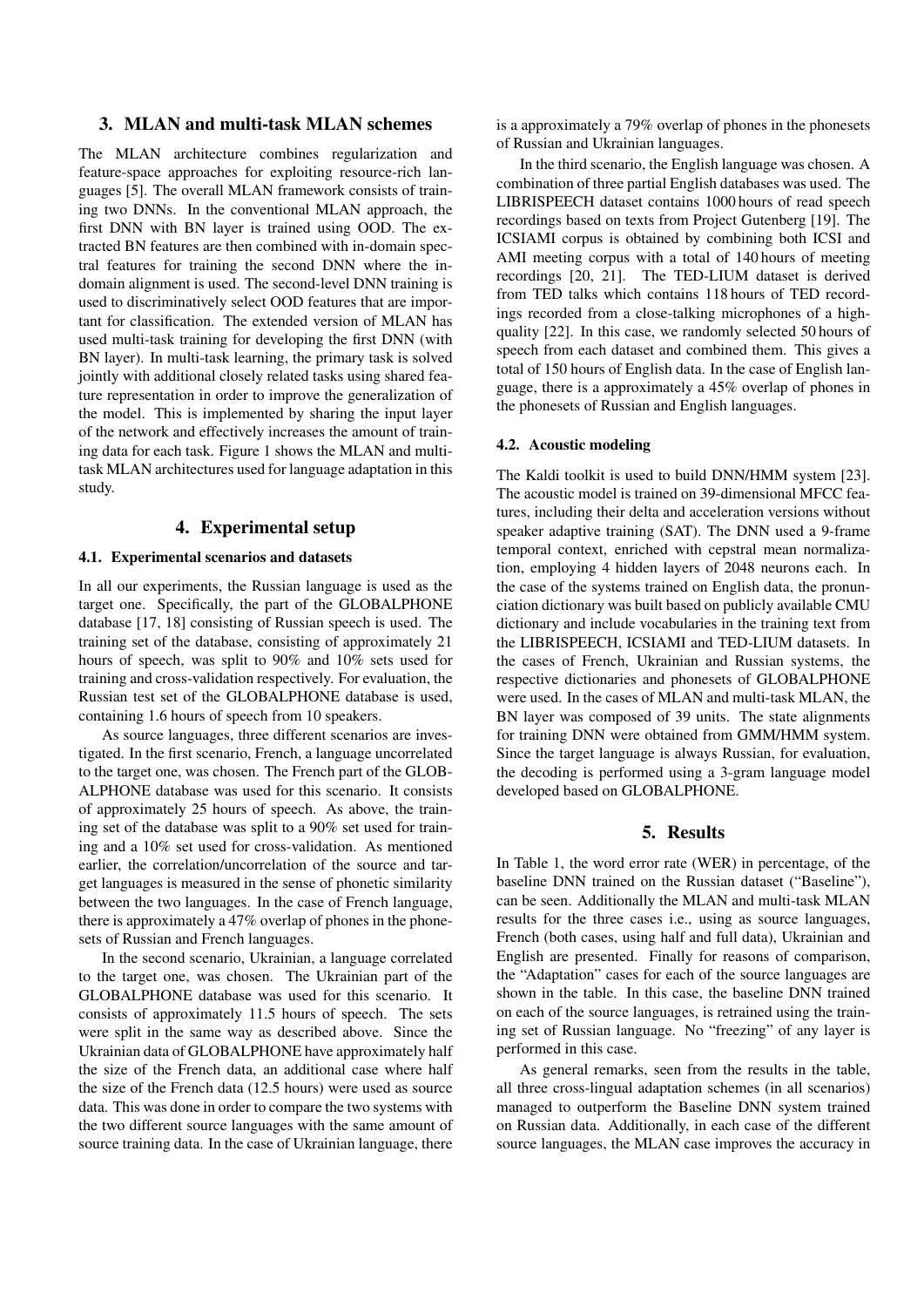Table 1: Word error rates (WER) in percentage of the baseline DNN system in Russian and the three adaptation schemes: i) adaptation of entire network initially trained on the source language, ii) cross-lingual MLAN adaptation and iii) cross-lingual multi-task MLAN adaptation. In parenthesis, the hours of training/cross-validation data of the source languages are presented. The target language is Russian.

| System          | Source Language   | $WER(\%)$ |
|-----------------|-------------------|-----------|
| <b>Baseline</b> | Russian (21h)     | 30.50     |
| Adaptation      |                   | 30.51     |
| <b>MLAN</b>     | French $(12.5h)$  | 28.86     |
| multi-task MLAN |                   | 28.20     |
| Adaptation      |                   | 30.38     |
| <b>MLAN</b>     | French (25h)      | 28.66     |
| multi-task MLAN |                   | 27.96     |
| Adaptation      |                   | 30.33     |
| <b>MLAN</b>     | Ukrainian (11.5h) | 28.56     |
| multi-task MLAN |                   | 28.00     |
| Adaptation      |                   | 29.83     |
| <b>MLAN</b>     | English (150h)    | 27.71     |
| multi-task MLAN |                   | 27.62     |

respect to the Adaptation case and the multi-task MLAN outperforms both the other adaptation schemes.

At this point it should be denoted that in all three adaptation schemes, in the two scenarios of using the full French data and of using the Ukrainian data, the performance is very similar. The Adaptation cases outperform the Baseline one by 0.4% and 0.6% relative improvement respectively for French and Ukrainian cases. The MLAN cases outperform the Baseline one by 6% and 6.4% relative improvement respectively for French and Ukrainian cases. The multi-task MLAN cases outperform the Baseline one by 8.3% and 8.2% relative improvement respectively for French and Ukrainian cases.

On the other hand, when half of the French data are used, matching approximately the amount of Ukrainian data used in the second scenario, the performance of all three adaptation schemes was decreased in respect to the full French data case. These results validate our hypothesis, showing clearly the importance of the correlation of the source and target languages, in respect also to the amount of data of the source language, used. Nonetheless, in this scenario, the Adaptation method didn't manage to outperform the Baseline model, achieving the same WER with it.

Finally, the third scenario, using English as source language and using 150 hours of training data, was aiming at investigating the importance of the amount of training data used in the source language. The highest improvement, over the Baseline system, was achieved by the MLAN and the multi-task MLAN schemes of this scenario, showing 9.2% and 9.4% relative improvement. This shows clearly the importance of using adequate amount of data from the source language. Finally, it can be seen that in this case, the difference between the two MLAN schemes is very small.

# 6. Conclusions

The MLAN and multi-task MLAN schemes were investigated in this preliminary work. French, Ukrainian and English data were used in three different scenarios, using Russian as target language. In the scenario where French was used as the source language, the MLAN schemes needed to be trained with double the size of data of the ones used in the Ukrainian case, in order to achieve the same performance as in the case where Ukrainian was used as the source language. When less French data were used, the performance was decreased in respect to the scenario where the Ukrainian data were used. These results showed the importance of the correlation between the source and target languages. Furthermore, in the case when English was used as source language, using 6 times and 13 times more training data, for producing the BN features, than in the French and the Ukrainian scenarios, the MLAN and multi-task MLAN schemes achieved the highest relative improvement of 9.2% and 9.4% respectively.

These results have shown the importance of both the investigated factors. Specifically, as follows from the results, perhaps counter-intuitively, it is worth training using large amounts of uncorrelated data. Further, the results show that correlated data is also helpful. It follows that, to take on an under-resourced language or dialect, it is worth collecting and using as much correlated data as possible. In the future, the use of multilingual data for producing the bottleneck features will be investigated by the authors.

#### 7. Acknowledgements

This work has been conducted with the support of the European Community H2020 "Research and Innovation Action" funding, under "Scalable Understanding of Multilingual Media" (SUMMA) project and SESAR funding under "Machine Learning of Speech Recognition Models for Controller Assistance" (MALORCA) project.

## 8. References

- [1] S. Thomas, S. Ganapathy, and H. Hermansky, "Multilingual MLP features for low-resource LVCSR systems." in *Proceedings of the IEEE International Conference on Acoustics, Speech and Signal Processing*. IEEE, 2012, pp. 4269–4272.
- [2] P. J. Bell, M. Gales, P. Lanchantin, X. Liu, Y. Long, S. Renals, P. Swietojanski, and P. Woodland., "Transcription of multi-genre media archieves using out-ofdomain data," in *IEEE Spoken Language Technology Workshop*, 2012.
- [3] Z. Tüske, J. Pinto, D. Willett, and R. Schlüter, "Investigation on cross- and multilingual MLP features un-